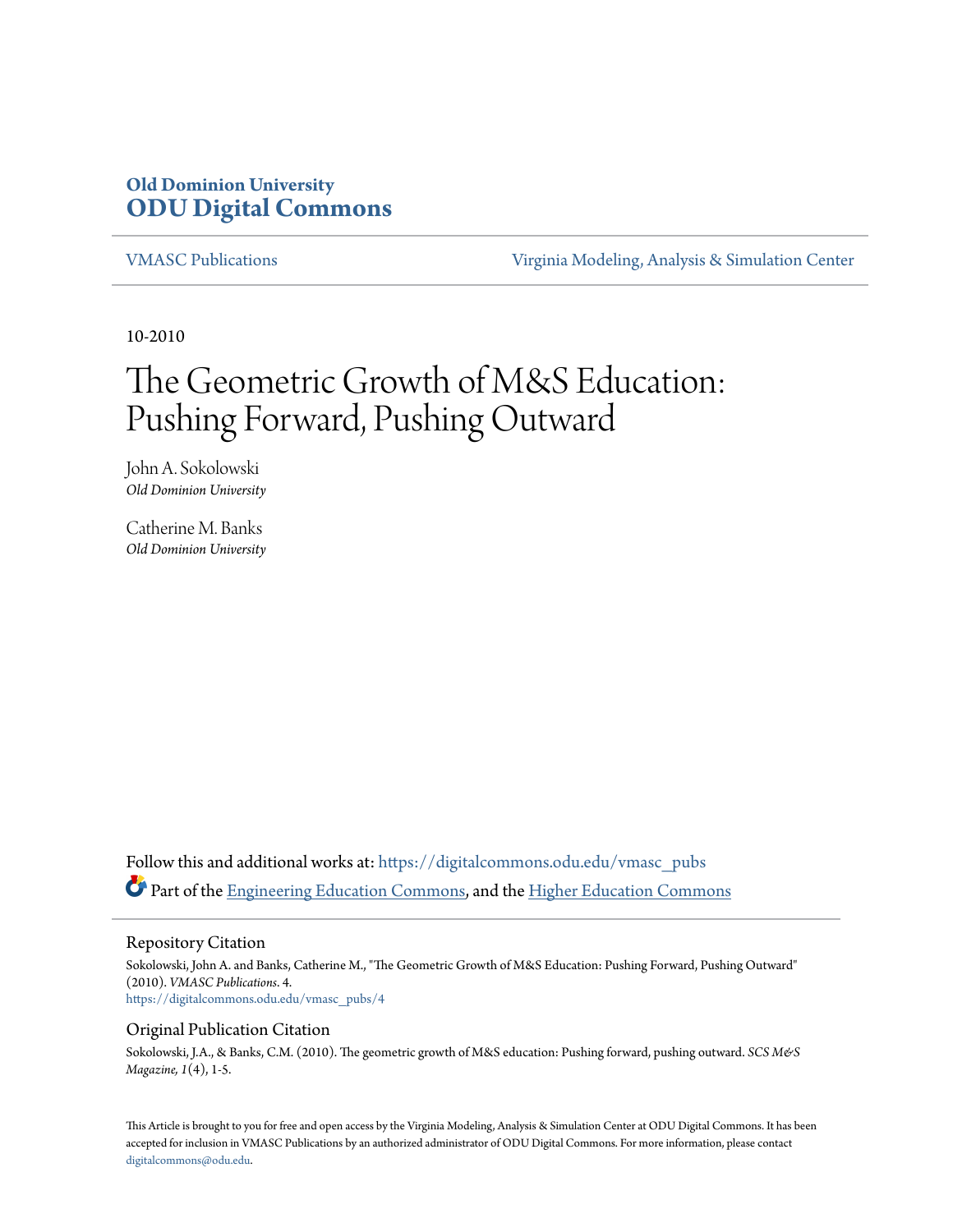# **The Geometric Growth of M&S Education: Pushing Forward, Pushing Outward**

John A. Sokolowski, Ph.D. Catherine M. Banks, Ph.D.

Virginia Modeling, Analysis and Simulation Center Old Dominion University 1030 University Blvd, Suffolk, VA 23435, USA

> [jsokolow@odu.edu](mailto:jsokolow@odu.edu) [cmbanks@odu.edu](mailto:cmbanks@odu.edu)

#### **Abstract**

M&S education is experiencing a geometric growth that is placing it front and center as a discipline and as an interdisciplinary tool. This article discusses the evolution of the discipline of M&S. It answers: Why has M&S education experienced a forward and outward growth? What is it that makes this discipline unique? What is the current state of M&S education?

#### **Introduction**

Much has transpired in the last few years with regard to M&S education. Peruse the catalogs of universities across the country and/or institutions abroad that are home to engineering departments and you will note courses, certificates, and full curriculums are now available for students desiring to study the discipline. The technology associated with M&S—*simulation and visualization*—is now being engaged well beyond the military domain for which it served so well for so long. As such, the discipline and technology of M&S are experiencing a growth that few if any curriculums can claim. We describe it as a *geometric growth* that is pushing M&S education forward and outward.

This article discusses the evolution of the discipline of M&S: its uniqueness; its inherent aspects, and its current place as a critical technology. **Part 1** discusses the forward and outward advancement of M&S education – something unique to most academic programs. **Part 2** explains why M&S is experiencing this geometric growth – we proffer it is a result of four inherent aspects of the discipline. **Part 3** relates the current state of M&S education, research, and development and the need for a heightened awareness of this critical technology.

**Part 1: A Push Forward, A Push Outward** M&S education has experienced a **push forward** by way of the **formal recognition** it now receives in several colleges and universities across the country. Today, numerous M&S degree programs, certificates, and courses exist preparing students through training and research to become **expert developers** of this capability. All of this took place in just over two decades starting with discussions in the mid 1990s on the feasibility of course development in M&S.

For instance, in 1996 a group of academics from institutions that offered simulation courses along with representatives from non-educational organizations with vested interests in simulation education convened at the Winter Simulation Conference to share needs and concerns regarding acceptable expertise and skill-sets for M&S professionals. This group was asked to consider: "What skills do simulation professionals need?" and "Are separate simulation programs needed?" At that time there were serious reservations about the size and credibility of the M&S body of knowledge.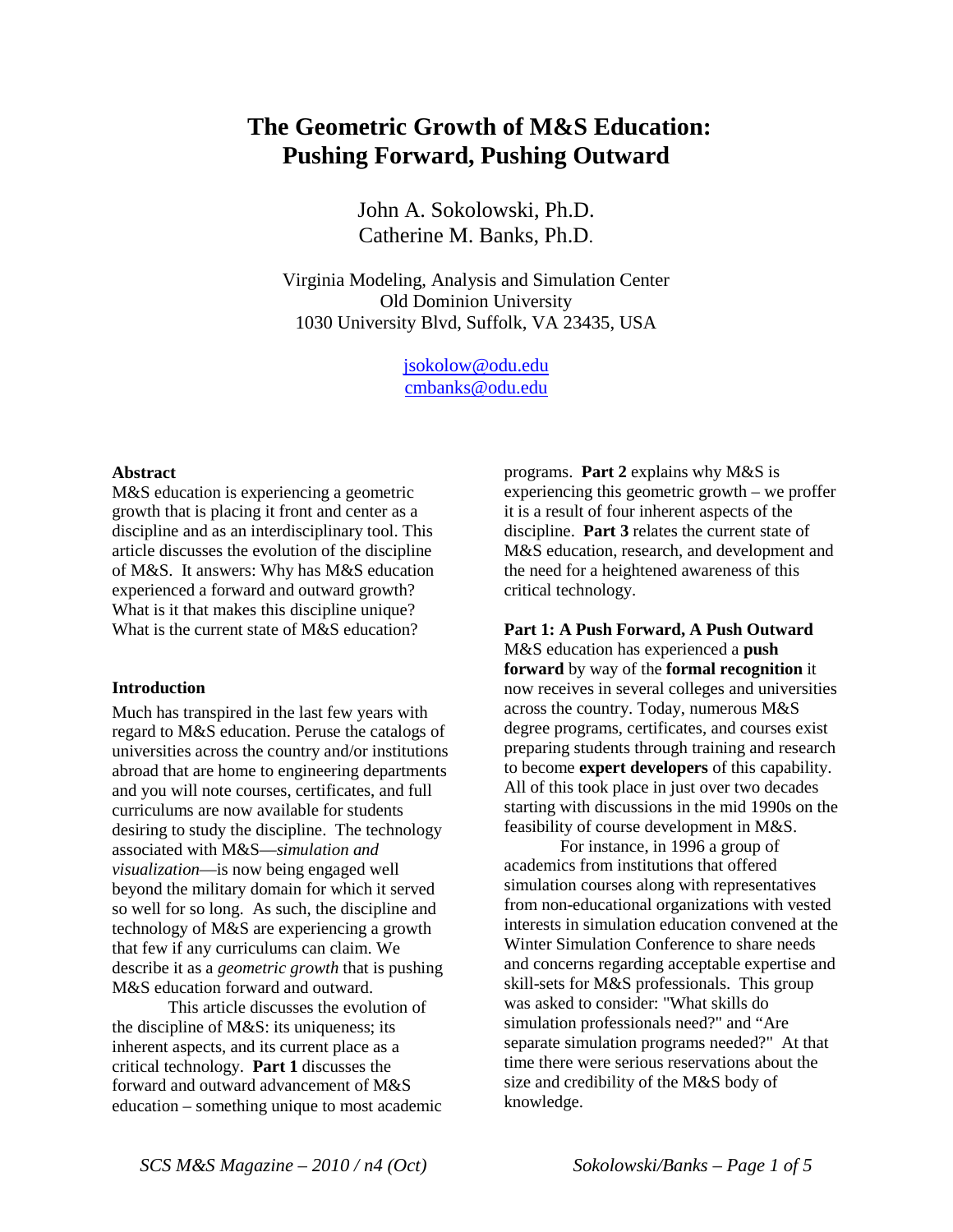As such, the teaching and training available at that time was called into question. In 1996 M&S courses were drawn from ". . . existing programs in computer science, operations research, and engineering" [2]. Fast forward a decade and the new question raised centered on how to push forward an agenda for full recognition of M&S as an independent discipline [3]. In a roundtable discussion at the 2006 Spring Simulation Interoperability Workshop another group of well-established M&S academicians met to discuss M&S teaching and training. They focused on endorsing the attributes of M&S that earned it "discipline" status in that M&S possesses: 1) its own body of knowledge, 2) theory, and 3) research methodology.

As mentioned at the outset, many institutions have various M&S offerings. Old Dominion University now offers the full range of study from an undergraduate degree to Ph.D. in M&S. Other schools like Arizona State have established on-line master of engineering programs [4]. Georgia Tech offers a Certificate in Modeling and Computer Simulation (MaCS) [5]. The University of Central Florida has coupled its M&S curriculum with the field of Augmented Cognition (AugCog) as a way of developing the potential of ". . . intelligent computational systems that are capable of monitoring and adapting the systems to the changing cognitive state of human operators . . .  $[6]$ ."

These few examples represent the types of M&S training taking place at institutions of higher learning. It is not the intent of this paper to cite all the programs and where they are being offered; however we can confidently say that students interested in M&S education are now presented with a variety of opportunities that were non-existent just a few short years ago. And it is with the establishment of these curriculums that we observe that forward movement of M&S education.

<span id="page-2-0"></span>M&S education has also **pushed outward** as a result of **application diversity**. As a critical technology, M&S is a valuable tool for solving problems, aiding decision-making, and providing services in domains that require human behavior and human modeling and analysis. As such, inter-disciplinary programs

ranging from certificates to concentration areas are in place teaching non-engineering students how to become **expert users** of M&S for data or simulation output analysis, for training, or for treatment (as is the case in the medical and health science applications of M&S). One application area receiving much attention is the medical and health sciences.

M&S is providing practitioners in these fields the capability to better understand some of the fundamental aspects of healthcare such as human behavior, human systems, medical treatment, and disease proliferation. And, as M&S educators we are compelled to press forward with enhancing modeling capability to best represent the human factors and the human system. This can only be accomplished from a multi-disciplinary approach. And that methodology is being engaged at medical centers across the US  $[7]$ .<sup>[1](#page-2-0)</sup>

For medical professionals serving as educators, medical M&S has become what Richard Satava calls *a training environment with permission to fail* where students are being taught by errors. This is because simulation facilitates the reproduction of experimental, clinical, or educational data. Couple the acknowledged shortage of healthcare providers with an aging population and the demand for treatment and services increases exponentially. Medical M&S is key to meeting those demands and many medical institutions are now requiring that simulation be part of student training. When finished, these students become expert users.

As M&S is engaged across the disciplines it is easy to observe an outward growth of M&S education via application diversity: *professionals among numerous* 

 $\frac{1}{1}$ <sup>1</sup>These centers are primarily focused on research and development from the user perspective. AIMS or Advanced Initiatives in Medical Simulation is a coalition of professionals and organizations intent on promoting medical simulation to improve patient safety, reduce medical errors, train, and reduce healthcare costs. CIMIT or Center for Integration of Medicine and Innovative Technology aims to initiate and accelerate translational medical research in the domain of devices, procedures, and clinical systems engineering. Harvard's Center for Medical Simulation provides simulation training for healthcare providers through high-fidelity scenarios.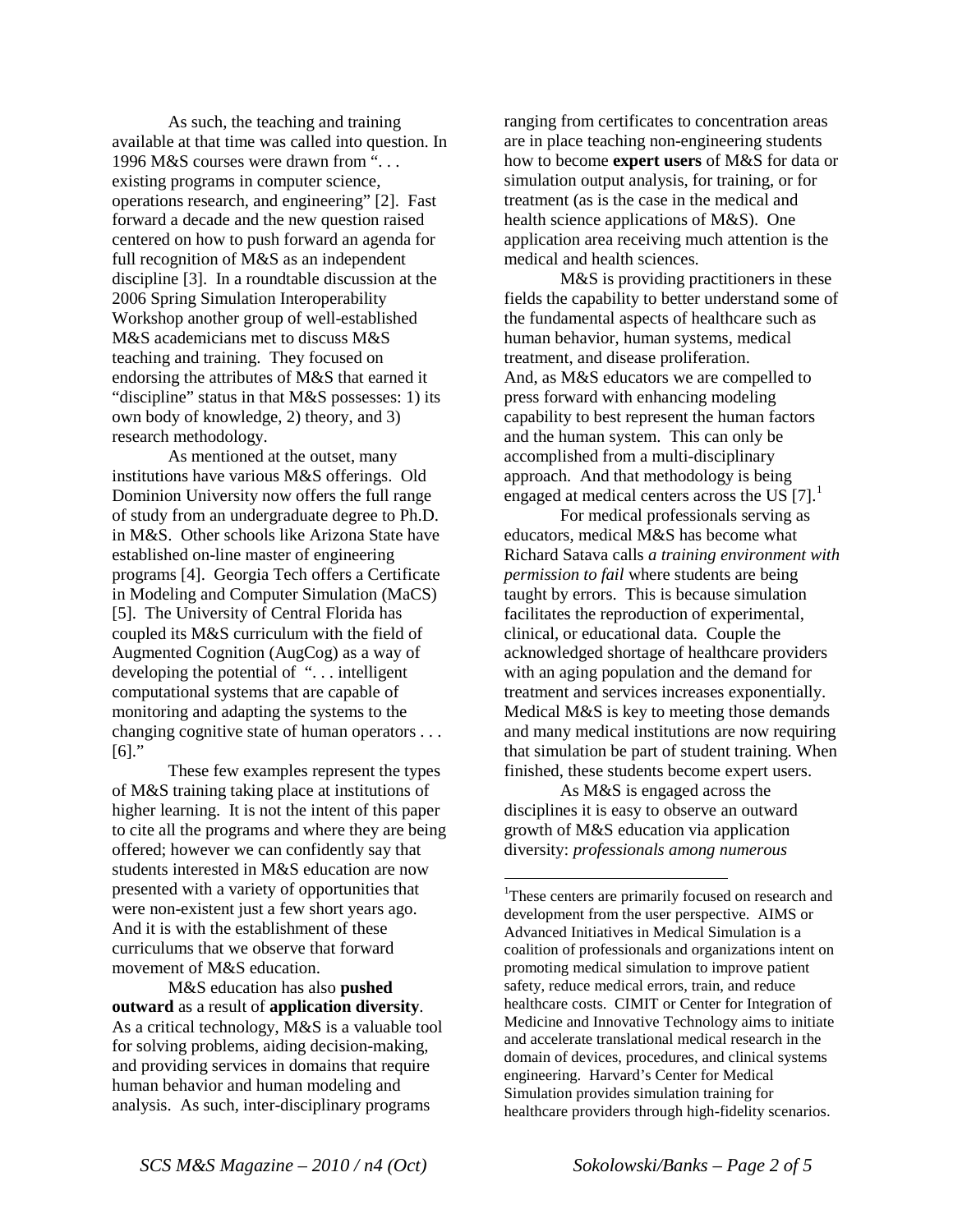*disciplines are being honed as expert users of M&S.* But, what is it about the discipline of M&S that result in this geometric growth? We contend that it is the four unique aspects of the discipline.

## **Part 2: Four Aspects of M&S Education**

We realize there will be those who argue that the four aspects we proffer are not unique to M&S – and we agree because individually, some of these aspects are found in other disciplines. What we do contend is that the uniqueness stems from the fact that all four of these aspects run concurrently and are integral to the discipline of M&S.

## *Aspect 1 - A Union of Discipline and Technology*

M&S academicians are well aware of this; however, those outside of academe may not fully appreciate that the discipline and the technology of M&S are inseparable. And as educators we should not separate the discipline of M&S from the technology as both co-exist and are co-dependent.

# *Aspect 2 - Cyclical Advancement of Technology*

Consider how the discipline itself and the tools of the discipline are *growing at a faster pace* than did its predecessor, computer science. This is due to the *cyclical advancement* of M&S. One simply needs to observe the relationship between *advances in the technology M&S uses* and *how M&S serves to advance technology*.

## *Aspect 3 - Fundamentally Multi-disciplinary*

<span id="page-3-0"></span>M&S also *encompasses an integrated face* by incorporating various techniques and paradigms. These techniques and paradigms are then engaged across the disciplines making M&S truly multi-disciplinary. M&S facilitates *a broader base*. M&S as a training tool can be found in user domains across the workforce (professional and non-professional) and in all learning environments.

#### *Aspect 4 - It Takes Two: Developer and User*

Student academic training begins with an understanding the core discipline of M&S. Typically, this is an engineering or computer science student. The formal training in the discipline provides the student with a learned expertise that allows him to become a modeler or **developer**. The efforts this student puts forth often result in a conception or conceptual model, or perhaps an invention or tool. That model or tool is then placed in the hands of another student, the **user**. The student who engages M&S as a user must be trained on how to use the tools and/or how to use the tool to provide a service. The user can apply the tool to further his research or, as in the case of medical and health sciences, to provide treatment (service).

## **Part 3: The Current State of M&S Education**

For the most part, M&S education has experienced a top-down approach in its development: M&S research centers were set-up before academic programs were sanctioned, graduate curriculums were established prior to undergraduate studies. Perhaps because of this unorthodox genesis, M&S has had to prove to be a flexible and enduring discipline. Its success is evident - the discipline of M&S is now experiencing a full spectrum of academic programs from undergraduate to graduate with research agendas that span traditional M&S studies of ontology and standards to human behavioral analysis. This development, which we call the *rounding-out of the discipline* occurred in a relatively short period of time and it was a necessary accomplishment.<sup>[2](#page-3-0)</sup>

Broadly speaking the rounding-out adds to the credibility of M&S as a discipline and it facilitates an expansive body of expertise on the application (user) side. A significant benefit of the rounding-out has been the ability to extend the M&S education continuum into the public school systems with an invitation to high school students who are contemplating a degree in M&S. These new undergraduate programs have

 $\frac{1}{2}$ <sup>2</sup>For example, Old Dominion University introduced its masters program in 1998, the Ph.D. program in 2000, and the baccalaureate program in 2010.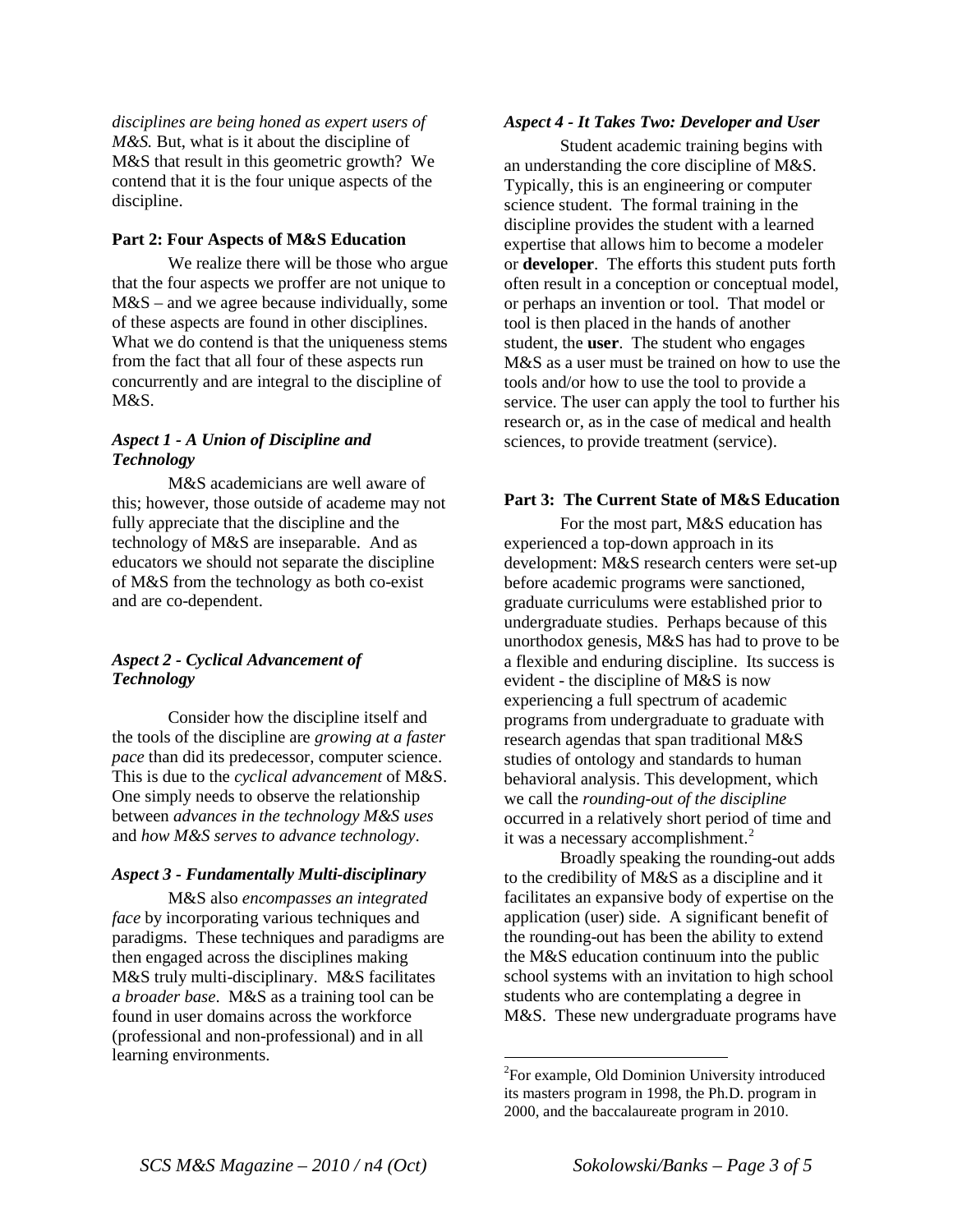in-turn, stirred things in the public school systems – there are now M&S programs for designed for high school students.

Case in point, *A Model Curriculum for High Schools 2009* developed by a core group of educators with high school, community college, and university levels of expertise [8]. This particular curriculum is designed to develop the student's understanding of the systems, processes, tools, and implications of M&S. Some of the courses include geo-spatial technologies (i.e. GPS, GIS, remote sensing), gaming, medical and scientific imaging, animation, engineering drawing, transportation, distribution, warehousing, and architectural drawing. With forays into high school curriculums, the discipline of M&S continues to garner attention. And as a tool – M&S is on the minds of politicians and stakeholders across the country. So much so, that the task of developing a national strategy for M&S has been placed before a body of experts from government, industry and academia.

#### *The Call for a National Strategy*

Called together by the Congressional M&S Caucus (headed by Virginia Representative Randy Forbes), a group of M&S stakeholders was asked to develop a National Plan for M&S. What they are asked to do is determine how the government can fully exploit, fully engage, and continue to develop M&S capability at the national level?

That this discussion, at this level, is taking place speaks volumes for the discipline of M&S. The last time a formal discussion with a tangible outcome took place regarding a critical technology was in 1958 with the establishment of NASA. The nation at that time was engaged in a scientific and military competition against the Soviets. The national focus was on technical capability and product output and one significant result was that it placed the US on an innovative high. Fast forward to 2010 and ask, Can M&S play as significant a role today as did the aeronautics technology of the 1960s? Those of us who have been a part of M&S history answer, *yes*. Here's why:

From a global perspective M&S can be vital to concerns like homeland security strategies and foreign policy decision-making.

The US needs this technology to ensure remaining at parity with countries that are achieving technological dominance. From a domestic perspective the US homeland faces challenges in a number of domains. Government and industry must provide solutions and take proactive measures in healthcare, transportation (to include infrastructure), and energy alternatives—these challenges must be examined and M&S is the only technology that can model, test (with repeated re-testing if needed), analyze, and proffer solutions to these and other decision-making challenges.

So it is good that this discussion of developing national strategy for M&S is taking place. It places M&S front and center, and it furthers the forward and outward advancement of M&S education.

## **Conclusion**

This discussion introduces a number of terms to represent what we observe taking place in M&S education. That *geometric growth* – forward and outward – is remarkable. Few, if any, disciplines play such a substantial role in the R&D of other analyses. We also proffer that the four aspects that make M&S unique are inplace simultaneously: the union of discipline and technology, the cyclical advancement of the technology, the multidisciplinary capability, and the presence of developers and users.

We contend that the discipline had a top-down growth experience with graduate programs underway years prior to undergraduate curriculums. Today, the academic programs have been *rounded-out* with a full spectrum of studies now available. Application diversity and capability have placed the critical technology of M&S on the agendas of politicians and prominent stakeholders resulting in the call for a national strategy. These are quite the accomplishments for any discipline, but this is not any discipline. This is M&S, and it is experiencing a geometric growth that for the time-being sees no end.

## **References**

[1] National Science Foundation. *Simulation-Based Engineering Science: Revolutionizing Engineering Science Through Simulation*.